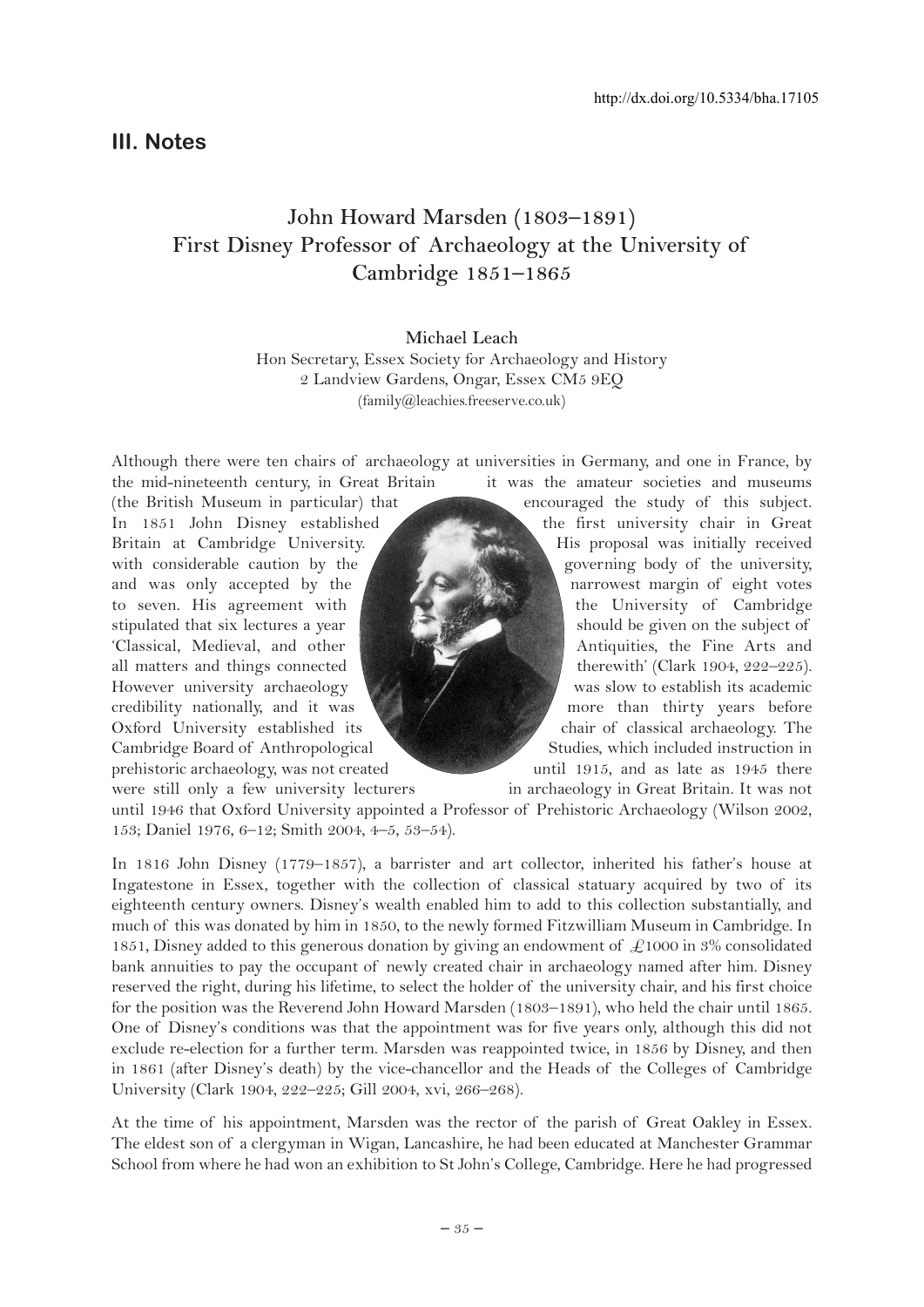in the usual way, BA in 1826, MA in 1829 and BD in 1836. Marsden was awarded the Seatonian Prize for English Verse in 1829 for his poem 'The Finding of Moses' which was published in Cambridge that year, with a second edition the following year. In 1827 he was ordained by the Bishop of Ely, in 1834, 1837 and 1847 he was Select Preacher to the university, and in 1843 and 1844 he was the Hulsean Lecturer in Divinity. Marsden's Hulsean lectures were published (probably privately) along with a variety of his sermons and other literary work. He was described by his contemporaries as a distinguished and eloquent preacher (Cooper, rev Matthew 2004, xxxvi, 781–782).

On 18 February 1828 Marsden was elected to the Spalding Gentlemen's Society in Lincolnshire. This society started informally in 1709, in the first instance as a literary society, by Maurice Johnson, a member of a group active in the establishment of the Society of Antiquaries of London. It grew rapidly to encompass other, and a wider range, of interests including art, science, mathematics and local antiquities. However the society lost its momentum after Johnson's death in 1755 and was not re-invigorated until the 1880s (Moore 1851, 1–32). Marsden was appointed secretary and librarian at the time of his election when the Reverend Dr William Moore was chairman and treasurer (SGS 1828, vi, 48r). It was customary in the Spaulding Society at that time, for the curate or schoolmaster to be elected to this position, so it seems likely that Marsden occupied one of these posts. The society's records are incomplete for this period, but it has been suggested that he may have written, or contributed to, the history of the society that was published in 1851 under the authorship of Dr Moore. (M J Honeybone pers. com.)

Marsden's marriage in 1840 to the daughter of Dr Moore, who by then was the prebendary of Lincoln Cathedral, automatically terminated his college fellowship. Then he was appointed to the parish of Great Oakley, Essex, which was in the gift of the college. This was a well-endowed living, with a rectory house, 60 acres of glebe, and tithes commuted at £900 per annum (Kelly 1882, 217–218). Up until this time Marsden's interests appear to have been exclusively clerical and literary ones, apart from his possible authorship of the history of the Spalding Gentlemen's Society mentioned above. His interest in history may have been encouraged by two members of his family, one of whom was an eminent linguist, orientalist and numismatist, and the other a traveller, topographer and collector of coins and vases.

Marsden's much older cousin, William Marsden (1754–1836) was the tenth of sixteen children and worked for eight years with the East India Company in Sumatra (now part of modern Indonesia). On resigning, he returned to London, established himself there, and participated in the city's literary and intellectual circles. He published a 'History of Sumatra' demonstrating his considerable expertise in the fields of zoology, botany, geography and linguistics. Various appointments led to his taking up the post of First Secretary of the Admiralty, and one of his memorable tasks during this time was waking the First Lord to inform him of Nelson's victory, and death, at the Battle of Trafalgar in October 1805. When time allowed, William Marsden continued to study oriental languages and to publish books, as well as adding to his collection of coins. Eventually and due ill health he retired to Hertfordshire, but he retained an active interest in languages and continued to collect for the rest of his life (Cook 2004, xxxvi, 785–787). He gave his 'magnificent' collection of oriental coins to the British Museum in 1834 (Wilson 2002, 180), and his books and manuscripts were donated to Kings College, London. His will suggests a strong interest in his cousin, John Howard Marsden, who was the principal and substantial beneficiary (well in excess of  $\mathcal{L}40,000$ ), although William Marsden's widow had a life interest in the capital (NA PCC PROB11/1868).

The second relative who influenced John Marsden was probably the new husband of William Marsden's widow, William Martin Leake (1777–1860), who she married 1838. Leake had extensive military and diplomatic service in Greece where he travelled widely during the Napoleonic War. In 1802, he was shipwrecked on his way to Malta in the same boat that was carrying a consignment of Lord Elgin's marbles to London. Leake had also spent some time under house arrest in Salonika. In 1814 his intention of retiring to pursue his intellectual interests in England, was disrupted by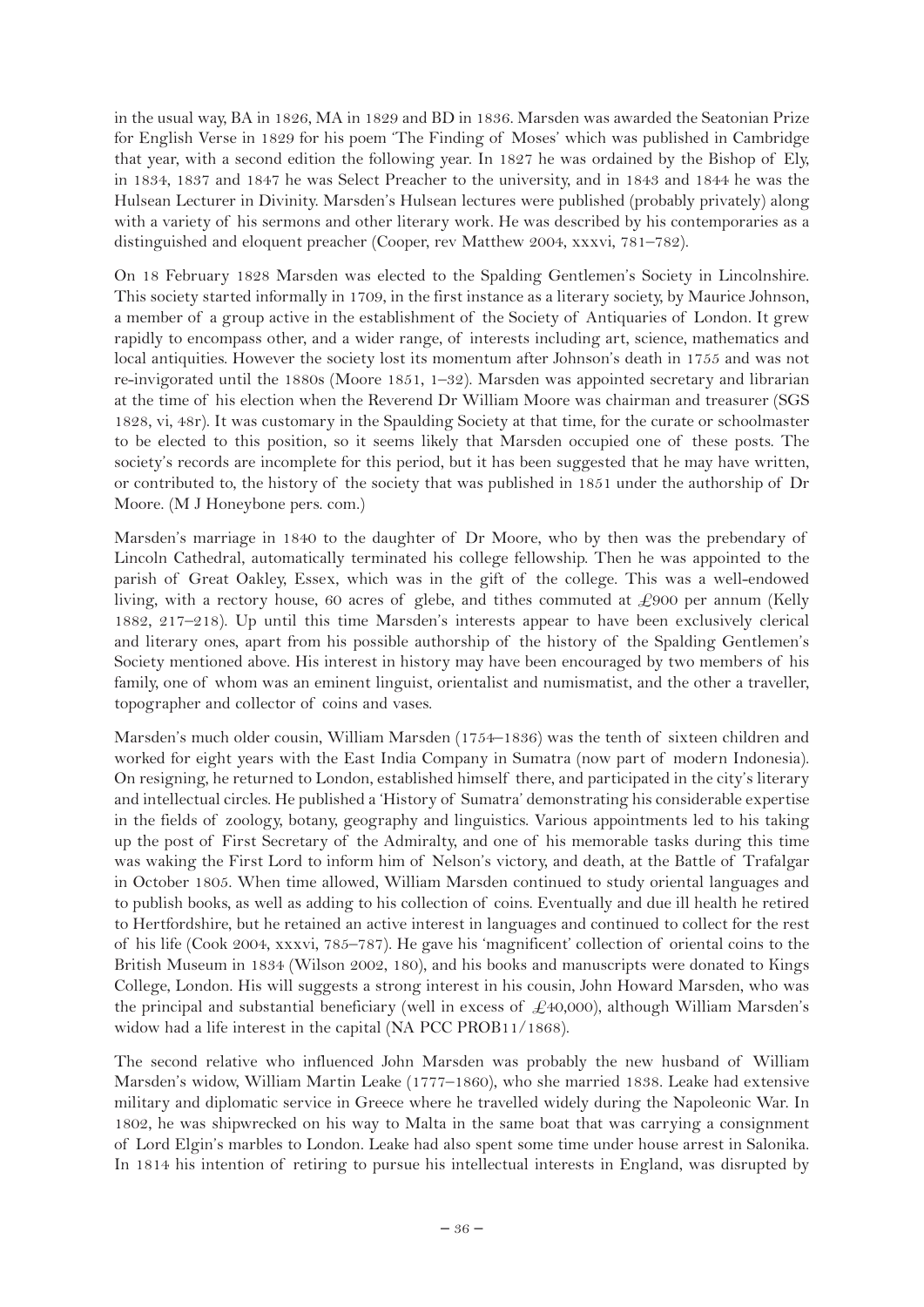Napoleon Buonaparte's escape from Elba. Leake finally retired in 1823 and settled in London for the rest of his life. In spite of his military responsibilities, he had already written for learned journals, and published important works on the topography and culture of ancient Greece. He continued to develop his interests and, in 1856, he published a catalogue of his coin collection in which he established new principles of classification. Leake's collections, principally comprising coins and vases, are now in the Fitzwilliam Museum, Cambridge (Wagstaff 2004, xxxii, 982–983).

Although John Howard Marsden's obituary in *The Essex Standard* in 1891 noted that he was a frequent contributor to 'leading Quarterlies', these articles appear to have been published anonymously and are now difficult to identify. However soon after moving to Essex in 1840, he joined the Colchester Castle Book Society, a somewhat select lending library established in the partly ruined castle a century earlier. The Castle Book Society's loan records show that he borrowed a wide range of literary and historical material including, in 1846, the very detailed manuscript diary of the seventeenth century antiquarian and parliamentary historian, Sir Simonds D'Ewes. It is not clear why Marsden was interested in D'Ewes, although perhaps the fact that they had both attended the same Cambridge college probably played a part in this. The diary, now unfortunately lost, was a unique and detailed account of the life of an early seventeenth century undergraduate. Marsden must have been in contact with Professor J. E. B. Mayor (1825–1910), the classical scholar and antiquarian, about the diary before 1869, when Mayor published Thomas Baker's manuscript history of St John's College.

Marsden's discovery of the diary prompted him to write two pieces, both published anonymously. The first, a lively account of D'Ewes' unsuccessful courtship, was published in *Blackwood's Magazine* in August 1850. The second was a slim book, entitled *College Life in the Time of James the First*, and was published in 1851. Although this drew extensively on the diary, Marsden skilfully used a variety of other sources, including Thomas Baker's unpublished manuscript in the British Museum. This book demonstrates his skill as a writer, as well as his ability to organise and clearly present historical material. It also suggests that the criticism of him as 'an old fashioned antiquarian, who spent what little time he gave to Cambridge in the promotion of Greek and Roman culture' may be unfair (Wilson 2002, 153).

Marsden's successor to the Disney Chair, the Reverend Churchill Babington (1821–1889), had a similar career. He too was a Fellow of St John's College, a classical scholar, and a writer of religious and historic works, as well as a contributor to the journals of various learned societies. His interests included botany, ornithology and conchology. On resigning his fellowship in 1866, Babington was appointed to one of the parishes in the gift of St John's (Cockfield in Suffolk). He occupied the university chair for fifteen years, from 1865 until his resignation in 1880 (Seccombe, rev. Curthoys 2004, iii, 82–83).

It is not surprising to find that Marsden, by then Professor of Archaeology, was involved in the formation of the Essex Archaeological Society. In 1852 he served on a sub-committee of the Colchester Archaeological Association advising on its re-establishment 'on an enlarged basis' as a county archaeological society. This duly took place at an inaugural meeting in Colchester Town Hall on December 14, 1852 at which John Disney was elected president, and Marsden one of the vice-presidents of the Essex Archaeological Society. Marsden was chosen to give the inaugural address. In this he defined archaeology as 'the investigation and study of all those relics which have come down from past ages, of the visible and tangible works of man'. He listed and discussed the various sources for such studies as a) writings and inscriptions b) remains of architecture c) sculpture d) gems and engraved stones e) coins and medals f) paintings and g) miscellaneous items, including weapons, personal ornaments, implements etc. This definition differed very little from what other antiquarians had been doing over the previous two centuries, and it is interesting that he made no mention at all of excavation as a form of investigation. However his cautionary advice to archaeologists is as relevant today as it was then: 'the youthful Archaeologis … must at all times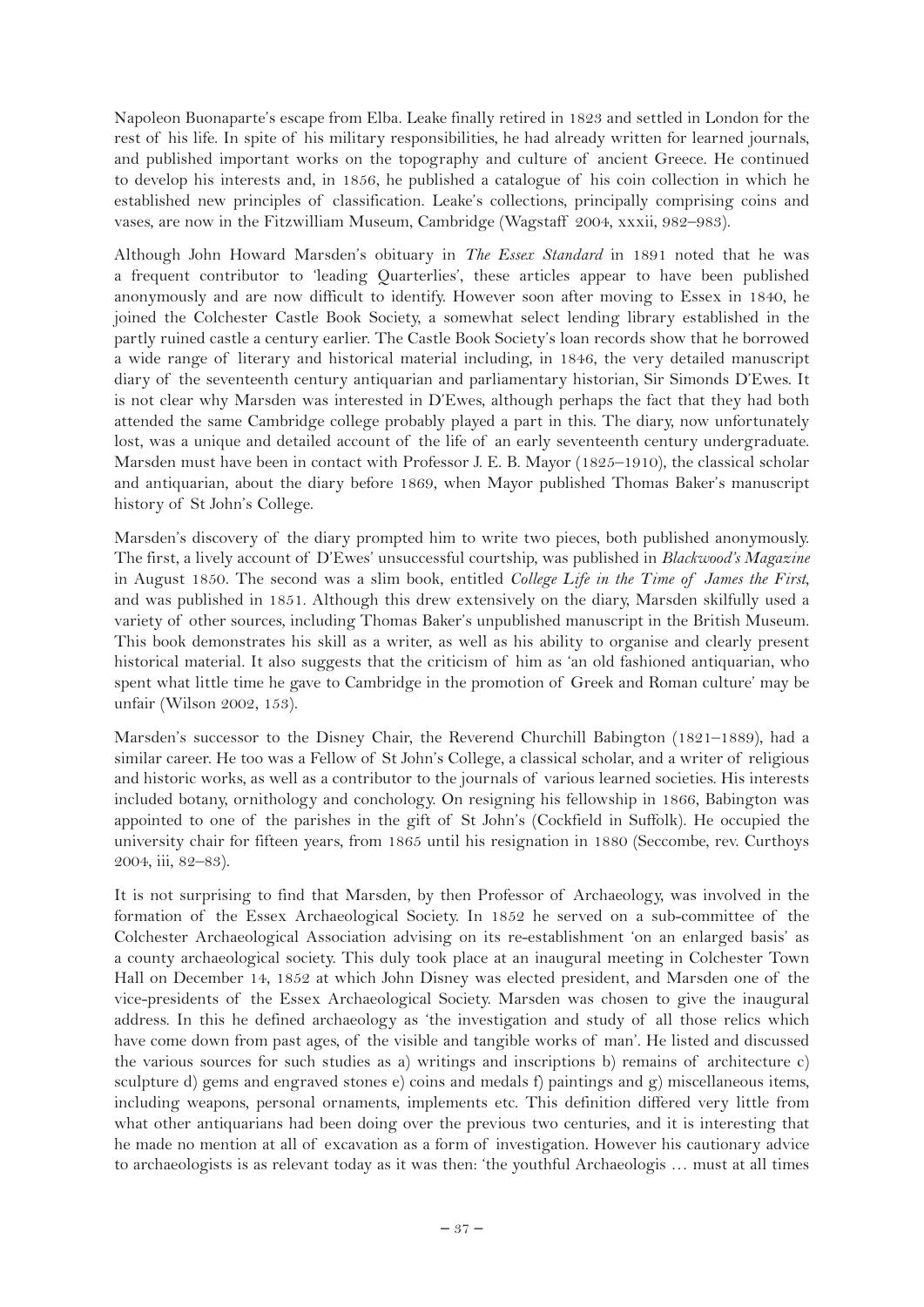and on all occasions … be careful to keep Imagination in her true and subordinate place. Reason must take the lead – Imagination must follow. Nothing must be admitted except on well-weighed and satisfactory evidence' (EAT 1st series 1858, i, 22).

Marsden went on to examine the reasons for studying archaeology, and the pleasures to be derived from this discipline. He described a small hoard of Middle Eastern coins found in Cumberland, and speculated at length on their complex journey before being buried in an English field (EAT 1st series 1858, i, 12–14). Only one paper written by Marsden on a specific archaeological site has been found. This was a discussion of the Roman site of Ancaster and was read to the Lincoln Diocesan Architectural Society at Sleaford in 1863. In it he discussed possible reasons for the considerable numbers of coins discovered on this and other Roman sites, as well as the significance of several fragmentary sculptures which had been unearthed at Ancaster. Although it is clear that the finds he discussed were accidental, rather than from organised excavation, it is a well-reasoned paper, and shows an engaging intellectual curiosity (Marsden 1863, 55–60).

In 1858 Marsden was elected Canon Residentiary at Manchester Cathedral, and along with this responsibility was added rural Dean of Eccles (where his father had been vicar), as well as his appointment as one of the chaplains to the controversial first Bishop of Manchester, James Lee Prince (d. 1869). When not attending to his other clerical posts, he was resident in his parish. In addition to this heavy load of professional responsibilities, he had a weekly commitment as a Justice of the Peace, and this perhaps left him with little time to write, or to play an active part in the newly formed Essex Archaeological Society. Apart from a volume of verse, printed privately in 1869, and a very brief note on the discovery of a coin hoard at Harwich in 1883, Marsden published nothing after vacating the Disney Chair of Archaeology in 1865. Following the death of his wife in 1883, he moved to Grey Friars in Colchester where he spent his remaining years, though he did not resign the living until 1889. He was buried in Great Oakley churchyard. (Cooper, rev. Matthew 2004, xxxvi, 781–782; Essex Standard 31 January 1891)

#### **References**

Baker, T. 1869. *History of the College of St John, Cambridge*. J. E. B. Mayor (ed).

- Benton, G. M. 1927. The Early History of the Society. In *Transactions of Essex Archaeological Society* 2nd series, xviii, 280–282.
- Clark, D. W. 1904. *Endowments of the University of Cambridge*. Cambridge: Cambridge University Press.
- Colchester Castle Book Society. 1846. Club Entry Book. Colchester: Local Studies Library.
- Cook, A. S. 2004. William Marsden, in *Oxford Dictionary of National Biography*.
- Cooper T, M. H. 2004. John Howard Marsden, in *Oxford Dictionary of National Biography*.
- EAT: Transactions of Essex Archaeological Society.
- *Essex Standard*, 31 January 1891. Obituary of John Howard Marsden, in *Oxford Dictionary of National Biography*.
- Kelly's Directory for Essex. 1882.
- Gill, D. 2004. John Disney, in *Oxford Dictionary of National Biography*.
- Goodwin, G. 1888. *A Catalogue of the Harsnett Library at Colchester*. London.
- Marsden, J. H. 1850. Courtship in the Time of James the First in *Blackwood's Magazine*, pp. 141–159.
- 1851. *College Life in the Time of James the First*. J. W. Parker.
- 1858. Lecture to Essex Archaeological Society, in *Transactions of Essex Archaeological Society* 1st series, i, pp. 6–25.
- 1863. Observations on Certain Roman Remains at Ancaster, in *Reports and Papers of Associated Architectural Societies*, vii.
- 1883. The discovery of French coins at Harwich, in *Transactions of Essex Archaeological Society* 2nd series, ii, pp. 389–390.